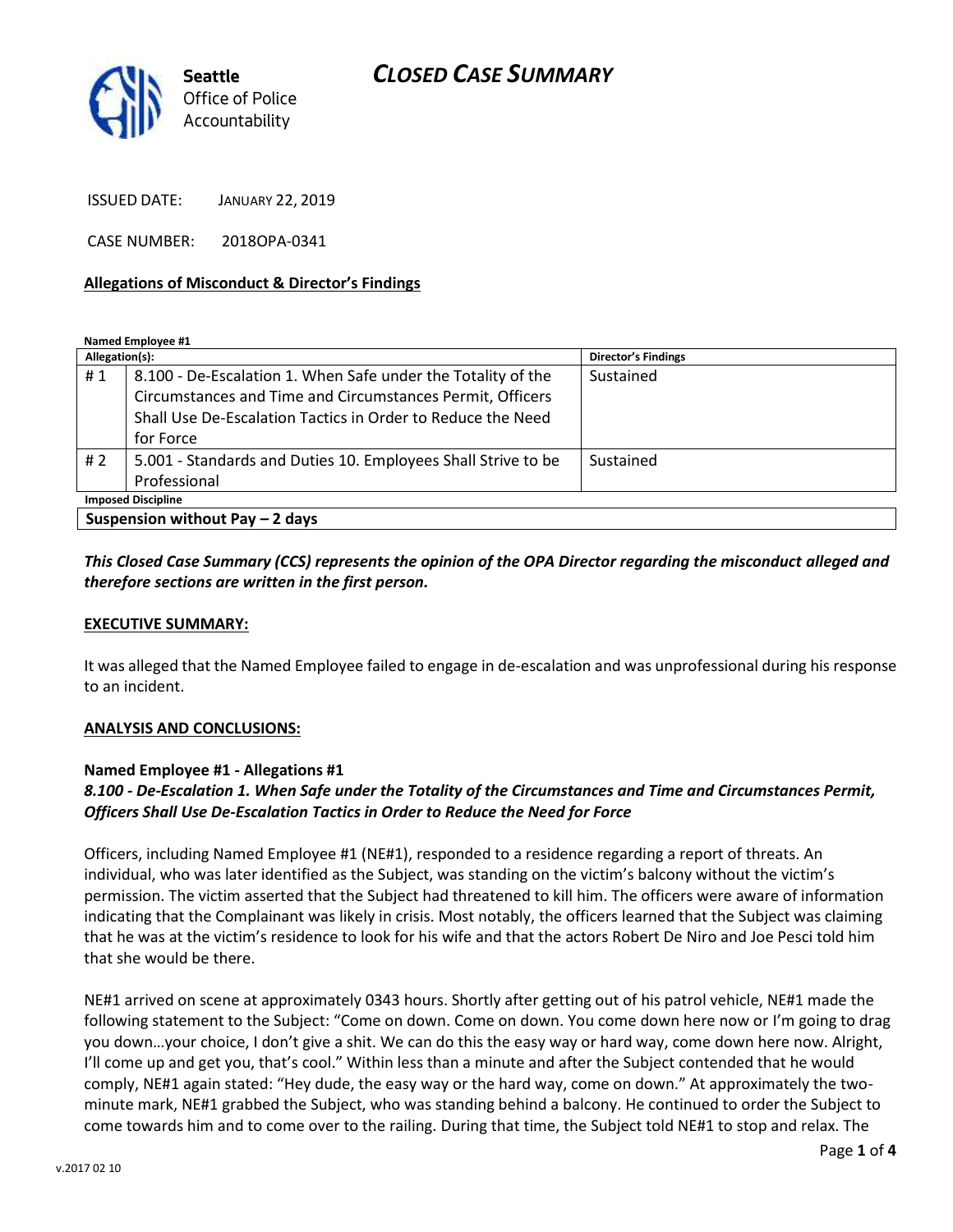



OPA CASE NUMBER: 2018OPA-0341

Subject further stated that he would walk down on his own power. NE#1 continued to issue orders and again grabbed onto the Subject when the Subject neared him. Nearly three minutes into the interaction, NE#1 stated to the Subject: "Step over the railing. I'm going to count to three. If you don't step over this railing, I'm going to throw you over the railing." Shortly thereafter, another officer asked whether everything was under control inside of the victim's residence. At around four minutes into the interaction, NE#1 tried to pull the Subject over the railing. The other officer then stated: "Relax everyone, relax." Additional officers arrived and, at around seven minutes into the officers' response to the residence, two officers went around the side of the railing where the Subject was standing and handcuffed him without any other force being used.

After the incident concluded, the officer who had asked that everyone "relax," spoke to a supervisor and raised concerns regarding NE#1's de-escalation efforts, demeanor, and professionalism. After reviewing Body Worn Video (BWV) and consulting with a Lieutenant, the supervisor agreed that NE#1 had engaged in potential misconduct and made an OPA referral. This investigation ensued.

OPA interviewed NE#1, the officer who additionally raised concerns regarding this incident, and the supervisor who made the OPA referral. OPA further reviewed the paperwork that was generated by the involved officers and the BWV, which captured what occurred in its entirety.

At his OPA interview, the supervisor noted his concern with NE#1's handling of this incident. He stated that, had he been the involved officer, he would have waited for backing units to arrive prior to attempting to go hands on with the Subject. He reasoned that NE#1 could have taken additional steps to try to verbally de-escalate. He further noted that, had NE#1 pulled the Subject over the railing, they both could have fallen down the stairs and suffered injury due to the wet conditions on that day. The supervisor told OPA that NE#1 had time to engage in de-escalation tactics and could have better utilized time, distance, and shielding. Lastly, he stated that he did not believe that the totality of NE#1's conduct was professional, particularly given his use of profanity and threats towards the Subject.

The witness officer told OPA that, when he arrived at the scene, he observed NE#1 standing on the stairs and at the railing. He described hearing NE#1 and the Subject yelling at each other. He stated that he was concerned by NE#1's conduct. The officer told OPA that it was clear to him from the call that the Subject was in crisis. He stated that he would have approached the call by trying to engage with the Subject first from a distance, while observing the scene to ensure that there were no immediate threats of harm. The officer stated that, in his opinion, NE#1 should have de-escalated more. He stated that NE#1 appeared to lose his patience and, as a result, actually escalated this situation. The officer contended that he thought NE#1 had sufficient time to use time, distance, and shielding. Lastly, the officer asserted that NE#1's conduct during portions of this incident was not professional.

NE#1 acknowledged that he knew that the Subject was in crisis at the inception of the call. NE#1 denied failing to deescalate or acting unprofessionally. He told OPA that there was only one other unit working at that time, but acknowledged that he could have waited for that unit to arrive before taking action. NE#1 stated that he handled the call "a little aggressive[ly]," but that was based on him being the only officer on scene at the time he arrived. He told OPA that he did not believe that he had time to de-escalate due to the exigency of the situation and the threats being made by the Subject. When NE#1 was asked about the threats that he made, NE#1 stated that he was trying to bluff the Subject into compliance.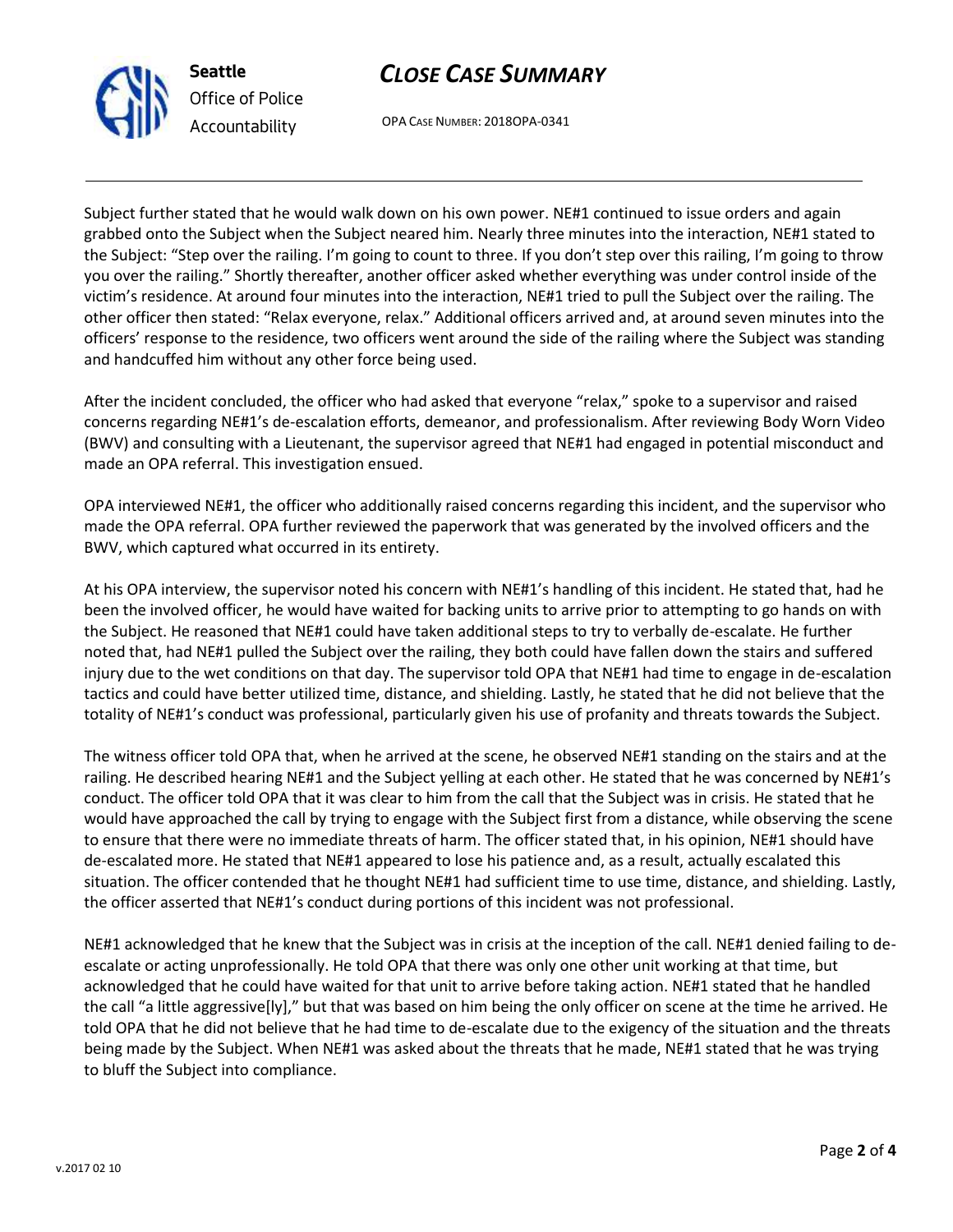

# *CLOSE CASE SUMMARY*

OPA CASE NUMBER: 2018OPA-0341

"De-escalation tactics and techniques are actions used by officers, when safe and without compromising law enforcement priorities, that seek to minimize the likelihood of the need to use force during an incident and increase the likelihood of voluntary compliance." (SPD Policy 8.100-POL-1.)

The policy further instructs that: "When safe and feasible under the totality of circumstances, officers shall attempt to slow down or stabilize the situation so that more time, options and resources are available for incident resolution." (*Id*.) Officers are also required, "when time and circumstances permit," to "consider whether a subject's lack of compliance is a deliberate attempt to resist or an inability to comply based on factors" such as "mental impairment…drug interaction…[and/or] behavioral crisis." (*Id*.) These mental and behavioral factors should be balanced by the officer against the facts of the incident "when deciding which tactical options are the most appropriate to bring the situation to a safe resolution." (*Id*.)

The policy gives several examples of de-escalation, which include: mitigating the immediacy of the threat to give officers time to use extra resources and to call more officers or specialty units; and increasing the number of officers on scene to thus increase the ability to use less force. (*Id*.) Other examples of de-escalation include, but are not limited to:

- Placing barriers between an uncooperative subject and officers;
- Containing the threat;
- Decreasing exposure to the potential threat by using distance, cover and concealment;
- Avoidance of physical confrontation unless immediately necessary to protect someone or stop dangerous behavior;
- Using verbal techniques, such as "Listen and Explain with Equity and Dignity" (LEED) to calm an agitated subject and promote rational decision making;
- Calling extra resources, including CIT officers and officers equipped with less-lethal tools; and
- Using "any other tactics and approaches that attempt to achieve law enforcement objectives by gaining the compliance of the subject.

(*Id*.) De-escalation is inarguably a crucial component of the Department's obligations under the Consent Decree; however, it is not purposed to act as an absolute bar to enforcing the law when necessary. That being said, where officers fail to fully de-escalate and instead act in a manner that increases the need for force and the level of force used, such conduct is inconsistent with the Department's policy and expectations.

Based on OPA's review of the record, NE#1 failed to properly de-escalate during this incident. I reach this finding for multiple reasons. First, the evidence does not support NE#1's assertion that he did not have the opportunity to use time, distance, and shielding. Notably, NE#1 recognized that he could have waited for a backing officer – who he knew was on the way – prior to engaging with the Subject. He further acknowledged that the reason he acted aggressively during the call was because he did not do so. That there was an opportunity to utilize time, distance, and shielding is further supported by the OPA interviews of both the supervisor and witness officer. Instead of doing so, however, NE#1 approached the Complainant, threatened him, and tried to grab him in an attempt to pull him over a railing. As the supervisor indicated, this could have caused significant injury to both NE#1 and the Subject. Moreover, these actions were tactically unsound. Second, NE#1 failed to use LEED or other similar verbal techniques to attempt to de-escalate the incident. To the contrary, NE#1 threatened and used profanity towards the Subject. This was the case even though NE#1 knew that the Subject was almost certainly in crisis prior to interacting with him